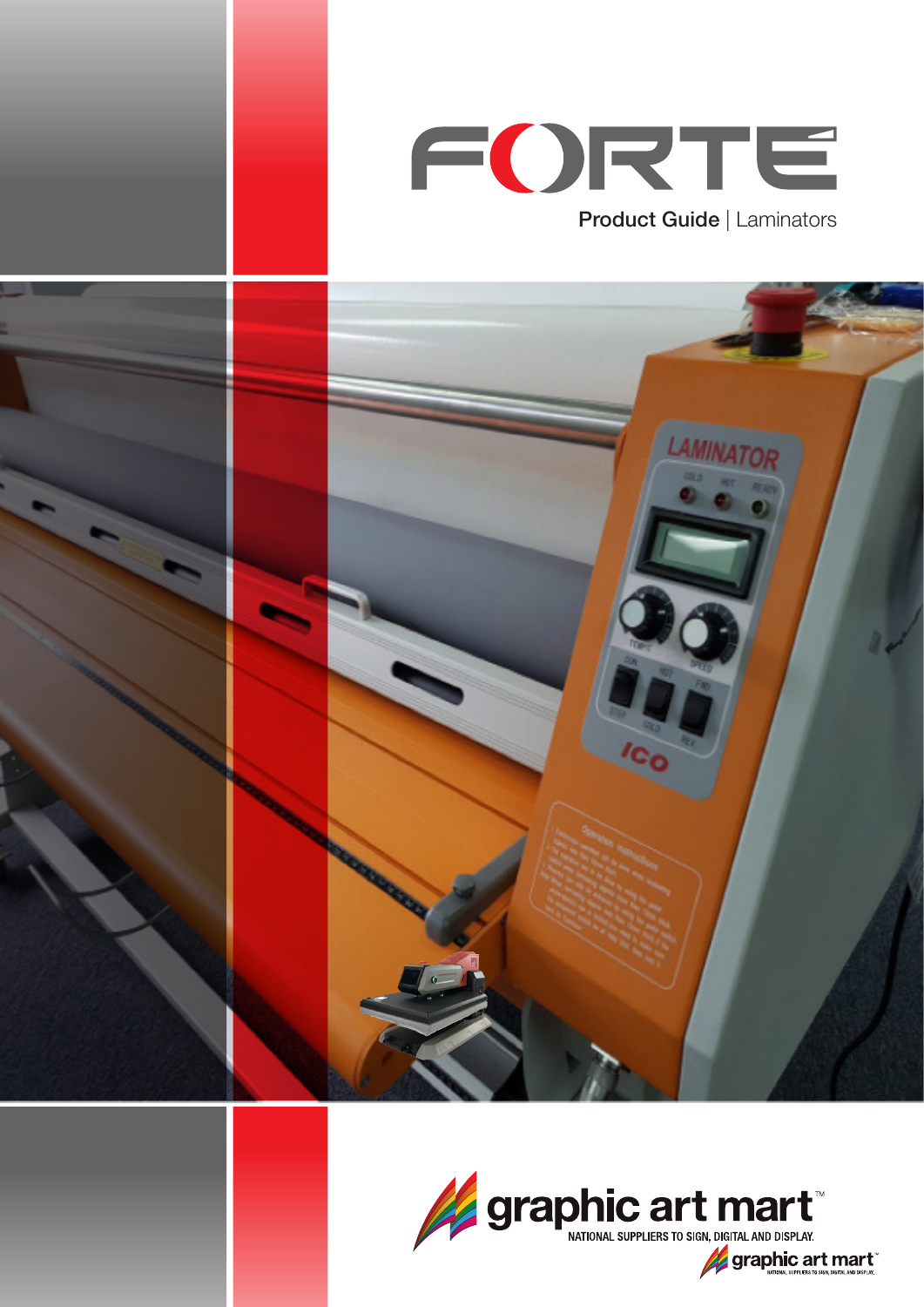## **LAMINATORS**

## **FRANKLIN -** 1600EMTN

The Franklin 1600 EMTN is a wide format laminating and mounting machine with heat assist. This heavy duty pressure sensitive laminator is designed to meet high capacity use while providing very high quality results. The Franklin has a powerful variable speed reversible motor and sturdy construction.

The Franklin 1600EMTN will easily mount to a thickness of 25mm with it's two large silicone rollers to give even pressure in every application.

Laminate or mount foam boards, sheet metal, reflective sheeting and digital printing, no job is to hard.

| <b>Product Specifications</b>  | FRANKLIN - 1600EMTN              |
|--------------------------------|----------------------------------|
| <b>Operation Method</b>        | Electric                         |
| Max Width                      | 1600 <sub>mm</sub>               |
| <b>Max Mounting Thickness</b>  | 25mm                             |
| Speed Range (M / Min)          | $0 - 3.5$                        |
| <b>Power Supply</b>            | AC 240V / 50Hz                   |
| <b>Press Adjustment Method</b> | Combined                         |
| <b>Machine Net Weight</b>      | 208kg                            |
| Size $(L \times W \times H)$   | $2085 \times 595 \times 1180$ mm |

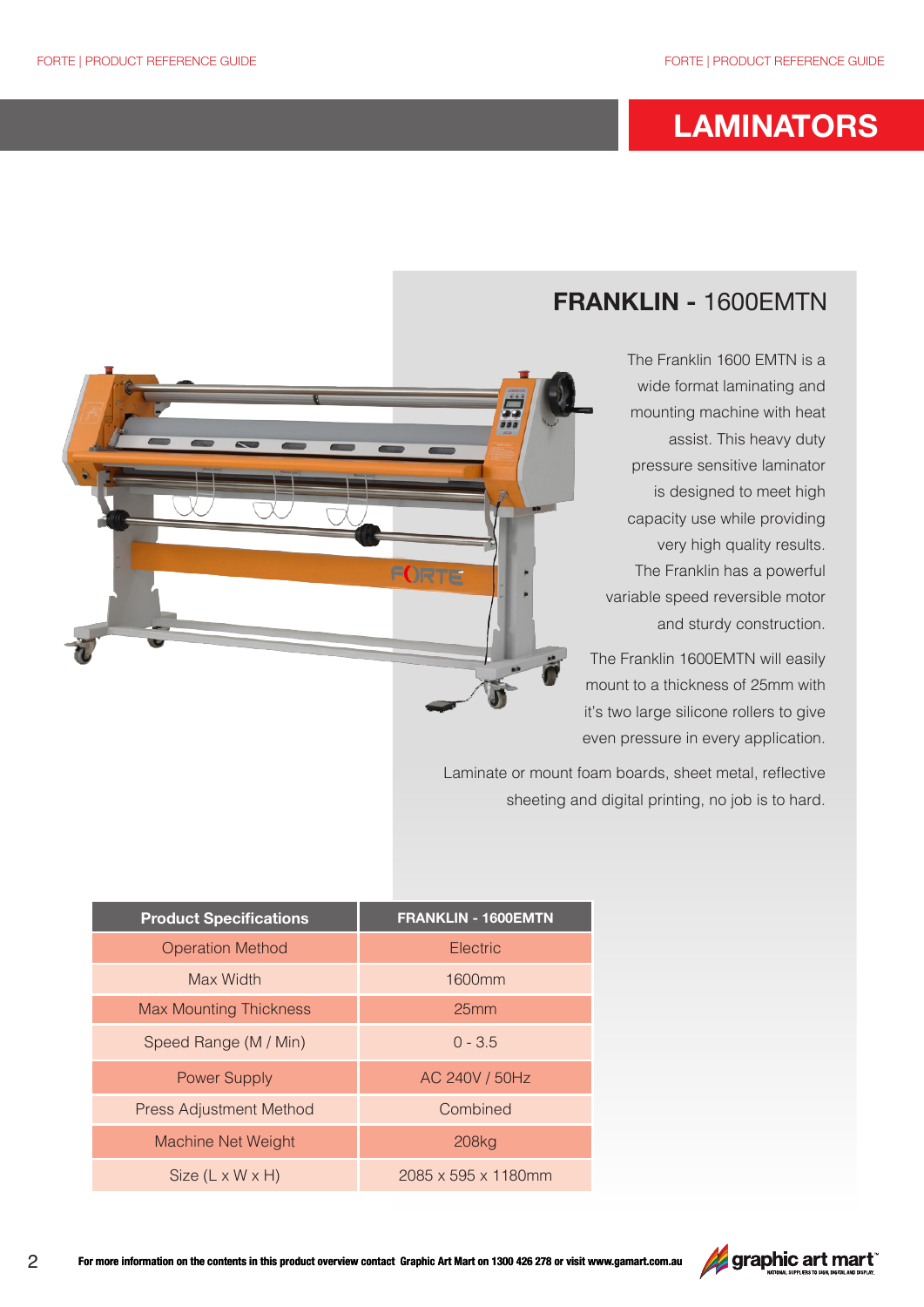## **LAMINATORS**

Easily laminate or mount foam boards, sheet metals, reflective media and digital prints with a Forte laminator

## **TULLY -** 1400EMN / 1600EMN

The Tully 1400EMN & 1600EMN are wide format cold laminating mounting machines. These heavy duty pressure sensitive laminators are designed to meet high capacity use while providing very high quality results.

The Tully 1400EMN & 1600EMN have a powerful variable speed reversible motor and sturdy construction.

The Tully 1400EMN & 1600EMN will easily mount to a thickness of

25mm with two large silicone rollers to give even pressure in every application.

Laminate or mount foam boards, sheet metal, reflective sheeting and digital printing, no job is too hard.

| <b>Product Specifications</b>  | <b>TULLY - 1400EMN</b> | TULLY - 1600EMN     |
|--------------------------------|------------------------|---------------------|
| <b>Operation Method</b>        | Electric               | <b>Electric</b>     |
| Max Width                      | 1400 <sub>mm</sub>     | 1600 <sub>mm</sub>  |
| <b>Max Mounting Thickness</b>  | 25mm                   | 25mm                |
| Speed Range (M / Min)          | $0 - 3.5$              | $0 - 3.5$           |
| <b>Power Supply</b>            | AC 240V / 50Hz         | AC 240V / 50Hz      |
| <b>Press Adjustment Method</b> | Combined               | Combined            |
| Machine Net Weight             | <b>181kg</b>           | 208kg               |
| Size $(L \times W \times H)$   | 1885 x 595 x 1180mm    | 1885 x 595 x 1180mm |